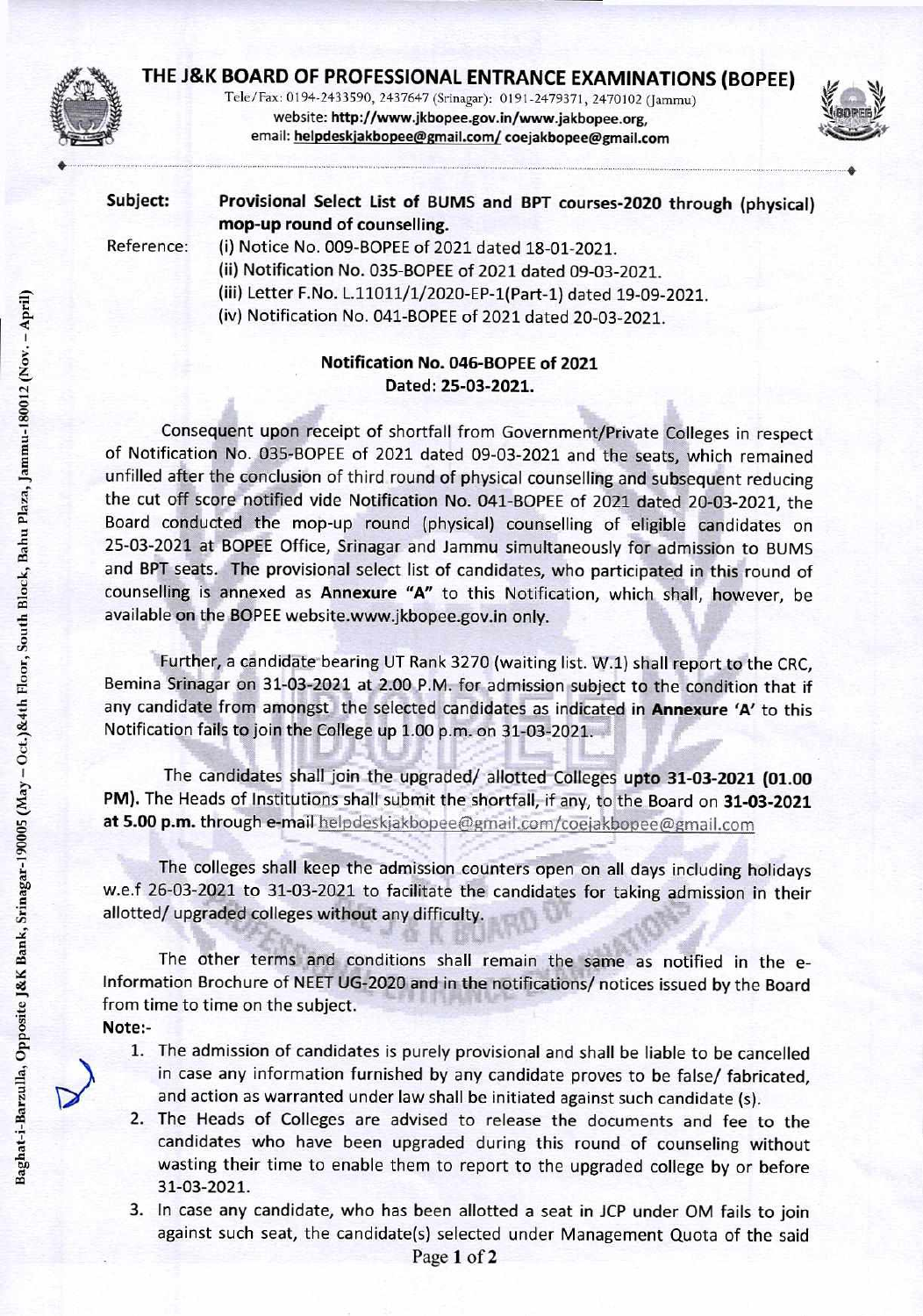College shall and shall be deemed to have been selected/allotted against an OM vacant seat and such candidate(s) shall be charged the same fee as is applicable to the OM candidates in the said College (JCP).

#### **E & 0 E**

**(Dr. Sunil Gupta) Controller of Examinations J&K BOPEE**  No: BOPEE/Exam-35/2020 Dated: 25-03-2021.

Copy to the:-

- 1. Financial Commissioner, Health and Medical Education Department, J&K.
- 2. Principal Secretary to the Hon'ble Lieutenant Governor, J&K Jammu.
- 3. Principal Secretary to the Hon'ble Lieutenant Governor, UT of Ladakh.
- 4. Commissioner/Secretary to Government, General Administration Department, J&K, Jammu.
- 5. Secretary to Government, ARI & Trainings Department, Jammu and Kashmir.
- 6. Director, Information, J&K Jammu for publication of the notification in two leading English Newspapers of Srinagar/Jammu each having larger circulation.
- 7. Director CRC, Bemina, Srinagar for information. (E.mail:dir-crcjkdepwd@gov.in/crcacademics20@gmail.com).
- 8. Director, Doordarshan Kendra, Srinagar/Jammu/Leh/Kargil for favour of wide publicity through News Bulletins.
- 9. Director, All India Radio, Kashmir/Jammu/Leh/Kargil for favour of wide publicity through News Bulletins.
- 10. Secretary, J&K BOPEE for information.
- 11. Principal, JCP, Jammu, Asian Institute, Srinagar for information.
- 12. Dy. Secretary (Legal), JK BOPEE for information.
- 13. FA/CAO, J&K BOPEE for information.
- 14. Under Secretary, J&K BOPEE for information.
- 15. Pvt. Secretary to Chairman, J&K BOPEE for information of the Chairman.
- 16. Standing Legal Counsels, J&K BOPEE.
- 17. I/c IT section, J&K BOPEE.
- 18. PA to Members, J&K BOPEE, Jammu/ Srinagar for information of the Members. LAFTER ALMITTLE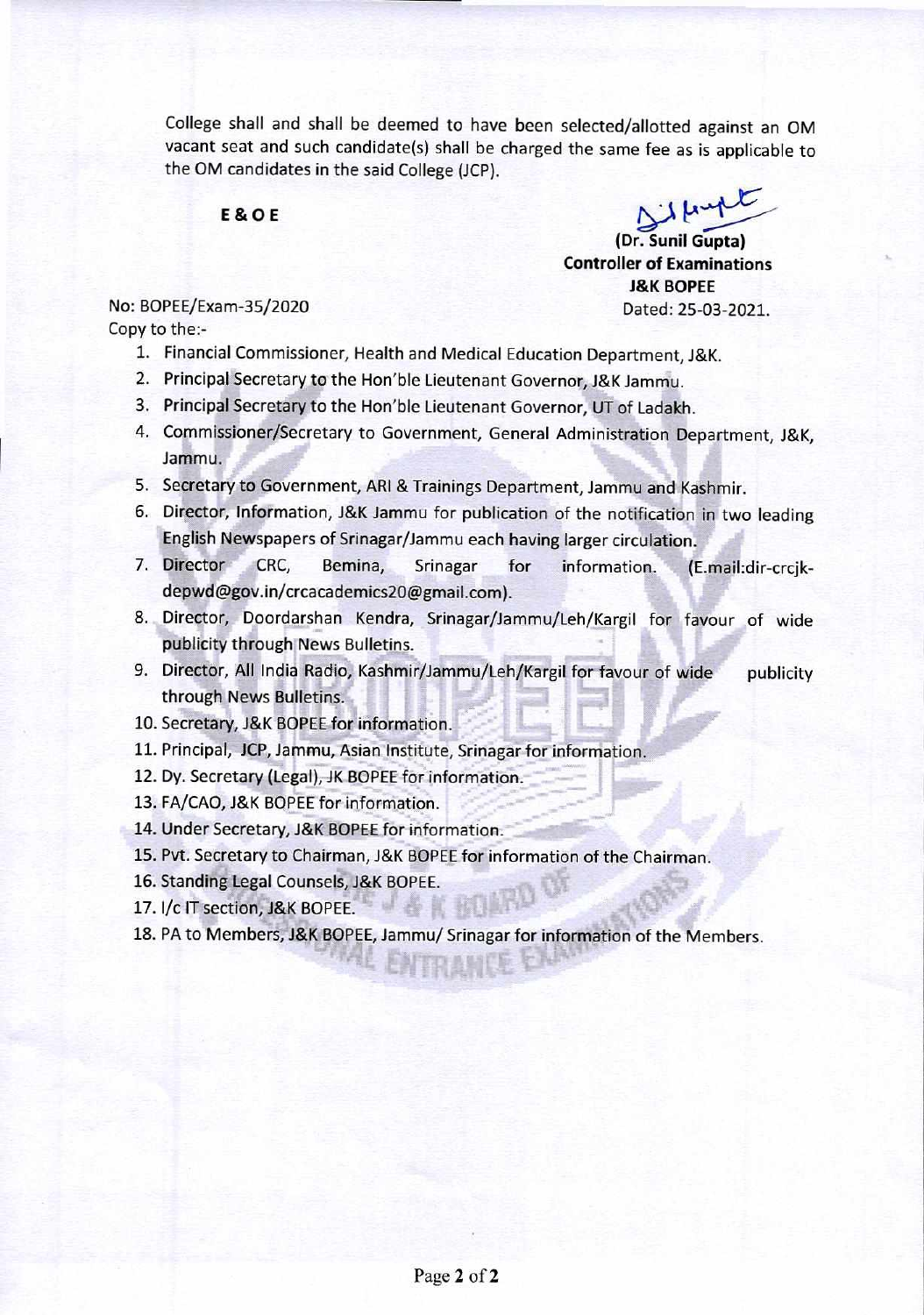#### ANNEXURE-A TO NOTIFICATION NO. 46-BOPEE OF 2021 DATED 25-03-2021

| <b>SNO</b>     | <b>ROLLNO</b>           | <b>NAME</b>                        | <b>NEETRANK SCORE</b> |     | CAT.           |        |            |         |           | UT RANK DISCIPLINE    INSTITUTION CAT-SLI    U/A DISCIPLINE | <b>U/A INSTITUTION</b> | <b>CAT-SLI</b> |
|----------------|-------------------------|------------------------------------|-----------------------|-----|----------------|--------|------------|---------|-----------|-------------------------------------------------------------|------------------------|----------------|
| 1              |                         | 2502208156 MUHAMMAD ZAIN UL AABDIN | 188886                | 397 | OM             | 2340.1 |            |         |           | <b>BPT</b>                                                  | <b>CRC-SGR</b>         | OM             |
| $\overline{2}$ |                         | 2502101484 NAVEED AHMAD MIR        | 189816                | 396 | EWS            | 2353   | <b>BPT</b> | CRC-SGR | <b>OM</b> | <b>BPT</b>                                                  | JCP-JMU                | OM             |
| 3              |                         | 2502233087 FARHAN REYAZ MAKHDOOMI  | 229217                | 364 | <b>OM</b>      | 2785   |            |         |           | <b>BUMS</b>                                                 | ASIAN-SGR              | OM/MQ          |
| 4              |                         | 2502218148 AADIL ALI DAR           | 267563                | 336 | <b>OM</b>      | 3103.1 |            |         |           | <b>BPT</b>                                                  | CRC-SGR                | OM             |
| 5              | 2502216054 MEHAK JAN    |                                    | 278108                | 329 | 0 <sub>M</sub> | 3181   |            |         |           | <b>BPT</b>                                                  | <b>CRC-SGR</b>         | <b>OM</b>      |
| 6              |                         | 2502213014 SHAHILA SHAKEEL         | 329223                | 296 | 0M             | 3511   |            |         |           | <b>BPT</b>                                                  | JCP-JMU                | <b>OM</b>      |
| 7              |                         | 2502233037 ANGLINA ABDULLAH        | 398513                | 258 | <b>OM</b>      | 3863   |            |         |           | <b>BPT</b>                                                  | JCP-JMU                | OM             |
| 8              |                         | 2502115285 AAISHA BINT MUSHTAQ     | 455718                | 230 | <b>OM</b>      | 4113.1 |            |         |           | <b>BPT</b>                                                  | JCP-JMU                | <b>OM</b>      |
| 9              |                         | 2502131122 SAKEENA BANO            | 503379                | 209 | 0M             | 4297   |            |         |           | <b>BPT</b>                                                  | JCP-JMU                | <b>OM</b>      |
| 10             |                         | 2502115335 ZULEKHA RASHID          | 518050                | 203 | 0M             | 4359   |            |         |           | <b>BPT</b>                                                  | JCP-JMU                | OM             |
| 11             |                         | 2502135083 ATIF MANZOOR KHAN       | 615408                | 167 | <b>OM</b>      | 4636   |            |         |           | <b>BPT</b>                                                  | JCP-JMU                | OM             |
| 12             |                         | 2502128025 HAFSA MASOODI           | 628344                | 163 | 0 <sub>M</sub> | 4680   |            |         |           | <b>BPT</b>                                                  | JCP-JMU                | <b>OM</b>      |
| 13             |                         | 2502222135 MAVYA MUBEEN            | 669411                | 150 | <b>OM</b>      | 4787   |            |         |           | <b>BPT</b>                                                  | JCP-JMU                | OM             |
| 14             | 2502105476 NADIYA       |                                    | 675866                | 149 | <b>OSC</b>     | 4808   |            |         |           | <b>BPT</b>                                                  | JCP-JMU                | OM             |
| 15             | 2502218150 BISMAH JAN   |                                    | 685887                | 145 | <b>OM</b>      | 4830   |            |         |           | <b>BPT</b>                                                  | JCP-JMU                | OM/MQ          |
| 16             |                         | 2502206272 ROMANA RAFIQ            | 715075                | 137 | 0M             | 4885   |            |         |           | <b>BPT</b>                                                  | JCP-JMU                | OM             |
| 17             |                         | 2502131055 SHEIKH SHAHID           | 718169                | 136 | <b>OM</b>      | 4892   |            |         |           | <b>BPT</b>                                                  | JCP-JMU                | OM             |
| 18             | 2502106376 FIZA BASHIR  |                                    | 735296                | 132 | 0 <sub>M</sub> | 4925   |            |         |           | <b>BPT</b>                                                  | JCP-JMU                | <b>OM</b>      |
| 19             |                         | 2502119077   INAYAT HUSSAIN        | 748493                | 129 | <b>RBA</b>     | 4940   |            |         |           | <b>BPT</b>                                                  | JCP-JMU                | OM             |
| 20             | 2502104208 NAHIDA ALI   |                                    | 780368                | 121 | <b>OM</b>      | 4989.1 |            |         |           | <b>BPT</b>                                                  | JCP-JMU                | OM             |
| 21             |                         | 2502132070 ZEESHAN KHURSHID        | 815971                | 113 | <b>OM</b>      | 5048.1 |            |         |           | <b>BPT</b>                                                  | JCP-JMU                | OM             |
| 22             |                         | 2502124036 MOOSENA AKBAR           | 833039                | 110 | OM             | 5054.1 |            |         |           | <b>BPT</b>                                                  | JCP-JMU                | OM             |
| 23             | 2501022124  IBRAH ALTAF |                                    | 837517                | 109 | <b>OM</b>      | 5054.2 |            |         |           | <b>BPT</b>                                                  | JCP-JMU                | <b>OM</b>      |
| 24             |                         | 2502105702 NAJEEM MANZOOR KULLAY   | 838101                | 108 | OM             | 5054.3 |            |         |           | <b>BPT</b>                                                  | JCP-JMU                | OM             |